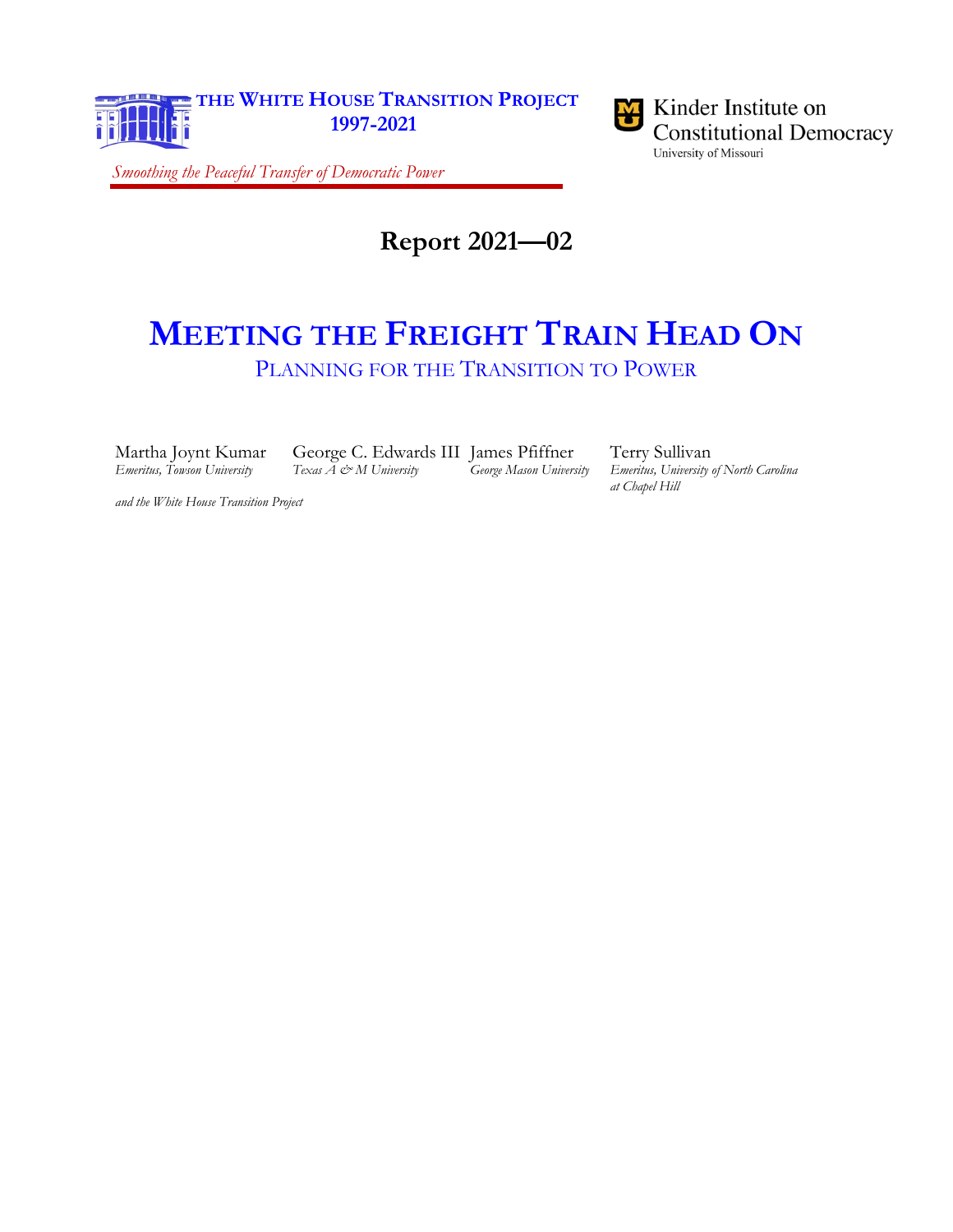## **WHO WE ARE** & **WHAT WE DO**

<span id="page-1-0"></span>**The White House Transition Project.** Begun in 1998, the White House Transition Project provides information about individual offices for staff coming into the White House to help streamline the process of transition from one administration to the next. A nonpartisan, nonprofit group, the WHTP brings together political science scholars who study the presidency and White House operations to write analytical pieces on relevant topics about presidential transitions, presidential appointments, and crisis management. Since its creation, it has participated in the 2001, 2005, 2009, 2013, 2017, and now the 2021. WHTP coordinates with government agencies and other non-profit groups, e.g., the US National Archives or the Partnership for Public Service. It also consults with foreign governments and organizations interested in improving governmental transitions, worldwide. See the project at [https://whitehousetransitionproject.org](https://whitehousetransitionproject.org/)

The White House Transition Project produces a number of materials, including:

- WHITE HOUSE OFFICE ESSAYS: Based on interviews with key personnel who have borne these unique responsibilities, including former White House Chiefs of Staff; Staff Secretaries; Counsels; Press Secretaries, etc. , WHTP produces briefing books for each of the critical White House offices. These briefs compile the best practices suggested by those who have carried out the duties of these office. With the permission of the interviewees, interviews are available on the National Archives website page dedicated to this project:
- **\* \*WHITE HOUSE ORGANIZATION CHARTS.** The charts cover administrations from Ronald Reagan to Barack Obama and help new White House staff understand what to expect when they arrive and how their offices changed over time or stayed the same.
- **\*TRANSITION ESSAYS.** These reports cover a number of topics suggested by White House staff, including analyses of the patterns of presidential appointments and the Senate confirmation process, White House and presidential working routine, and the patterns of presidential travel and crisis management. It also maintains ongoing reports on the patterns of interactions with reporters and the press in general as well as White House staffing.
- **\*** \*INTERNATIONAL COMPONENT. The WHTP consults with international governments and groups interested in transitions in their governments. In 2017 in conjunction with the Baker Institute, the WHTP hosted a conference with emerging Latin American leaders and in 2018 cosponsored a government transitions conference with the National Democratic Institute held in November 2018 in Montreal, Canada .

Earlier White House Transition Project funding has included grants from the Pew Charitable Trusts of Philadelphia, Pennsylvania and The Moody Foundation of Galveston, Texas.

**The Kinder Institute on Constitutional Democracy.** A central element of the University of Missouri's main campus in Columbia, Missouri, the Kinder Institute on Constitutional Democracy prepares students for lives of thoughtful and engaged citizenship by equipping them with knowledge of the ideas and events that have shaped our nation's history. [https://democracy.missouri.edu](https://democracy.missouri.edu/) .

© White House Transition Project 1997-202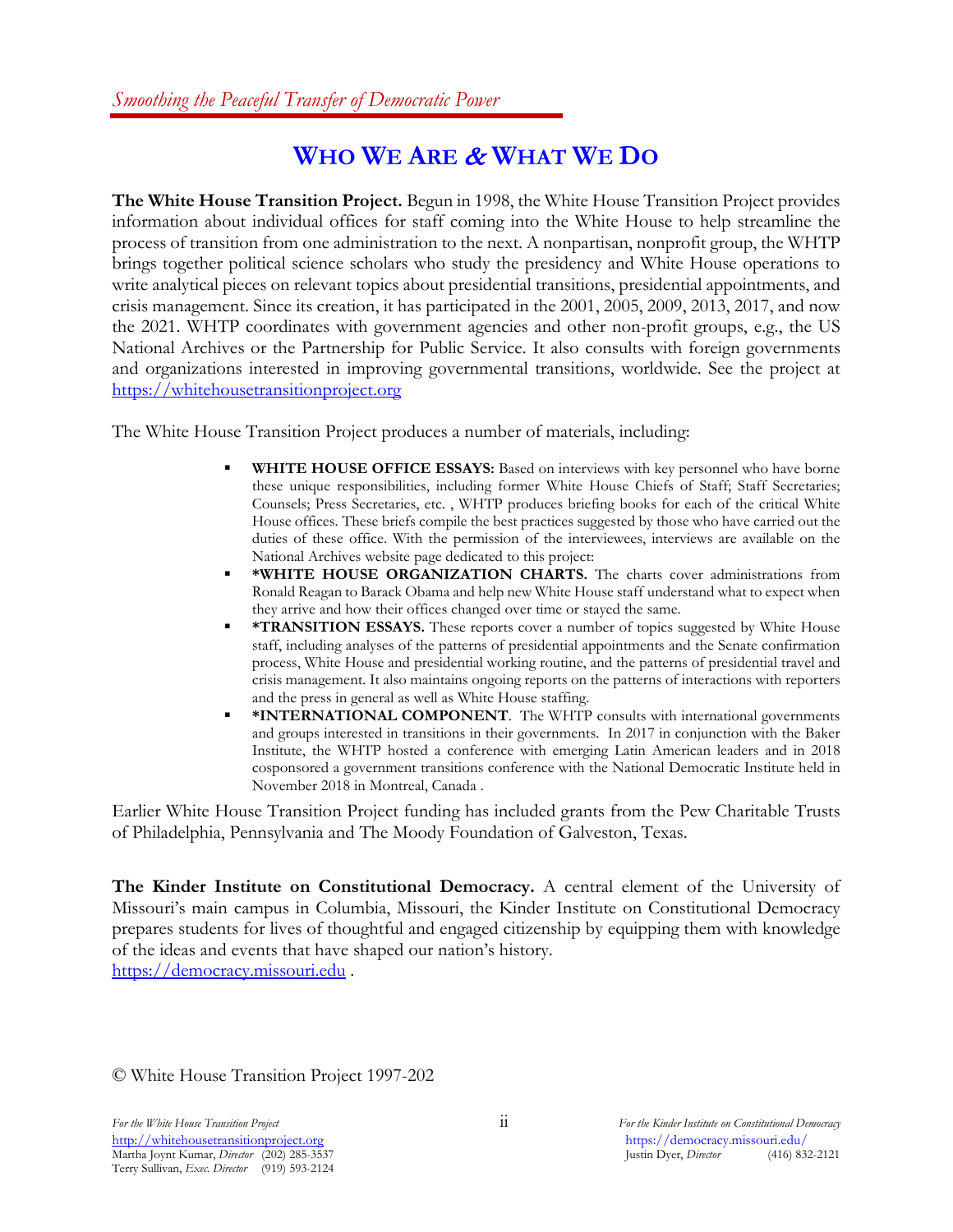# **TABLE OF CONTENTS**

| WHO WE ARE & WHAT WE DO                          | H              |
|--------------------------------------------------|----------------|
| <b>EARLY OPPORTUNITIES AND HAZARDS</b>           | 2              |
| THE LESSONS LEARNED                              | 3              |
| 1. Focus Now on People and Process               | $\mathfrak{Z}$ |
| 2. Avoid Constraining Commitments                | $\sqrt{2}$     |
| 3. Top White House Staff Come First              | 6              |
| 4. Learn From Predecessors                       | 10             |
| 5. Develop a Strategic Plan for Policy Proposals | 12             |
| CONCLUSION                                       | 13             |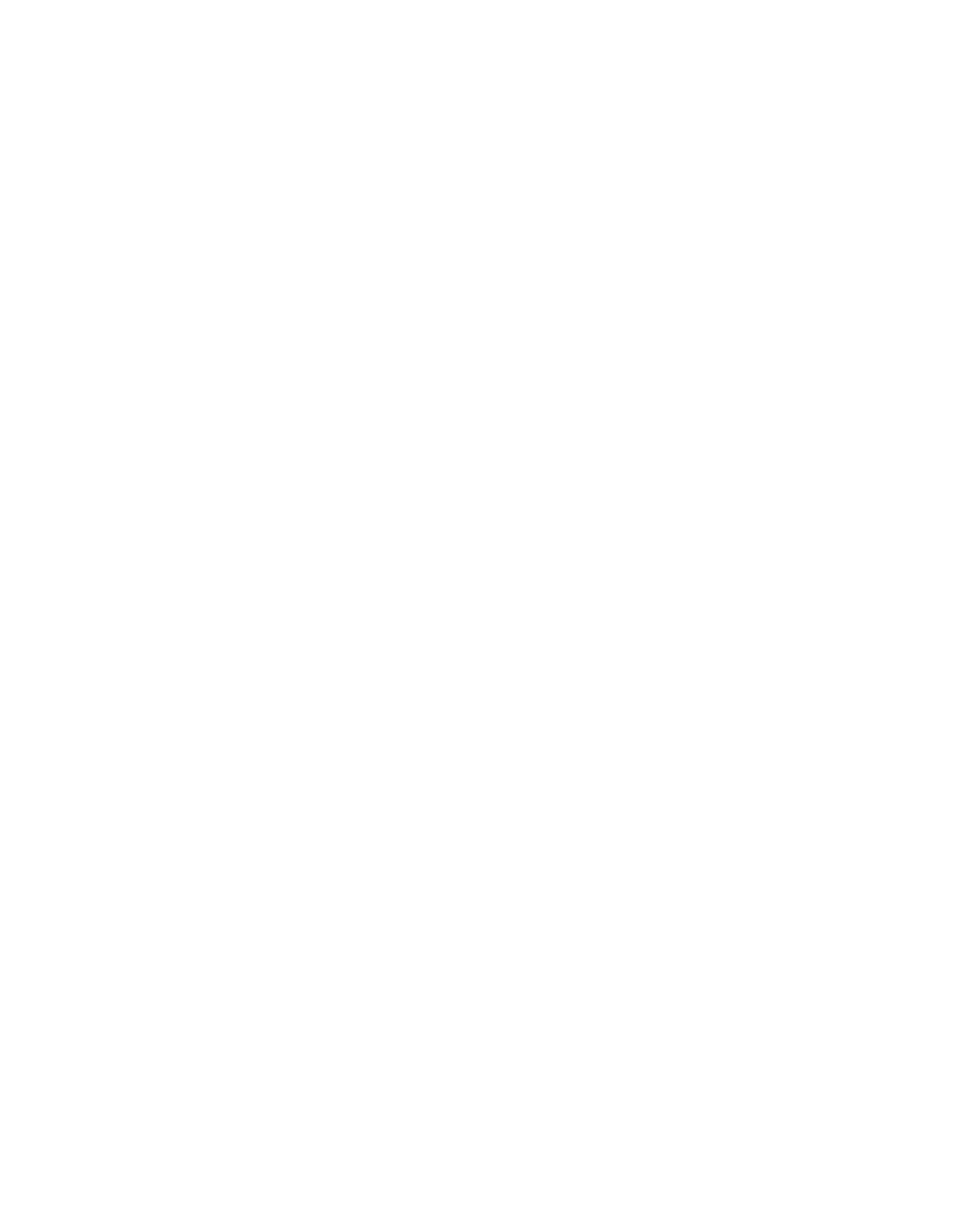



Kinder Institute on **Constitutional Democracy** University of Missouri

*Smoothing the Peaceful Transfer of Democratic Power*

### **[Report 2021—02](#page-0-0)**

## **[MEETING THE FREIGHT TRAIN HEAD ON](#page-0-0)**

[PLANNING FOR THE TRANSITION TO POWER](#page-0-0)

[Martha Joynt Kumar](#page-0-1) [George C. Edwards III](#page-0-1) [James Pfiffner](#page-0-1) [Terry Sullivan](#page-0-1)<br>Emeritus, Towson University Texas A & M University George Mason University Emeritus, University

 $\overline{a}$ 

*[Emeritus, Towson University](#page-0-1) [Texas A & M University](#page-0-1) [George Mason University](#page-0-1) [Emeritus, University of North Carolina](#page-0-1) [at Chapel Hill](#page-0-1)*

*[and the White House Transition Project](#page-0-1)*

Presidential candidates must plan now for how the winner and his staff will make effective use of his early days in office, according to present and former White House staff members interviewed for The White House Interview Program. It is a project designed by presidency scholars to smooth the path to power by furnishing incoming staff with substantive information about White House operations.[∗](#page-4-0) Seizing early opportunities eases confirmations, furthers the President's agenda, and affords a new team a valuable reputation for competence. That is the consensus of people who have worked in top White House positions over the course of the Nixon, Ford, Carter, Reagan, Bush, and Clinton administrations. In interviews for the project, many of the 69 staff members expressed a common frustration over the difficulty of organizing an administration when the White House they enter is whistle clean. It contains empty desks, no files from their predecessors, and a figurative in-box containing expectations the President will deliver on his promises beginning the moment he enters the Oval Office as Chief Executive. In order to surmount these difficulties and get a fast start as well, both candidates and their teams need to plan early for governing.

<span id="page-4-0"></span><sup>∗</sup> The interviews were conducted during 1999 and 2000 for the White House Interview Program principally by Martha Joynt Kumar. The interviews, averaging around two hours, will be made available to the directors and deputies coming into the seven White House offices we are studying. Some material will also be made available to the transition team. Depending upon the release conditions governing the interviews, the transcripts will be made publicly available beginning in midyear of 2001 through the White House Interview Program website [whitehousetransitionproject.org] and by the Office of Presidential Libraries in the National Archives. The project was developed through the board and members of the Presidency Research Group, a section of the American Political Science Association. The board of the White House Interview Program oversees the project.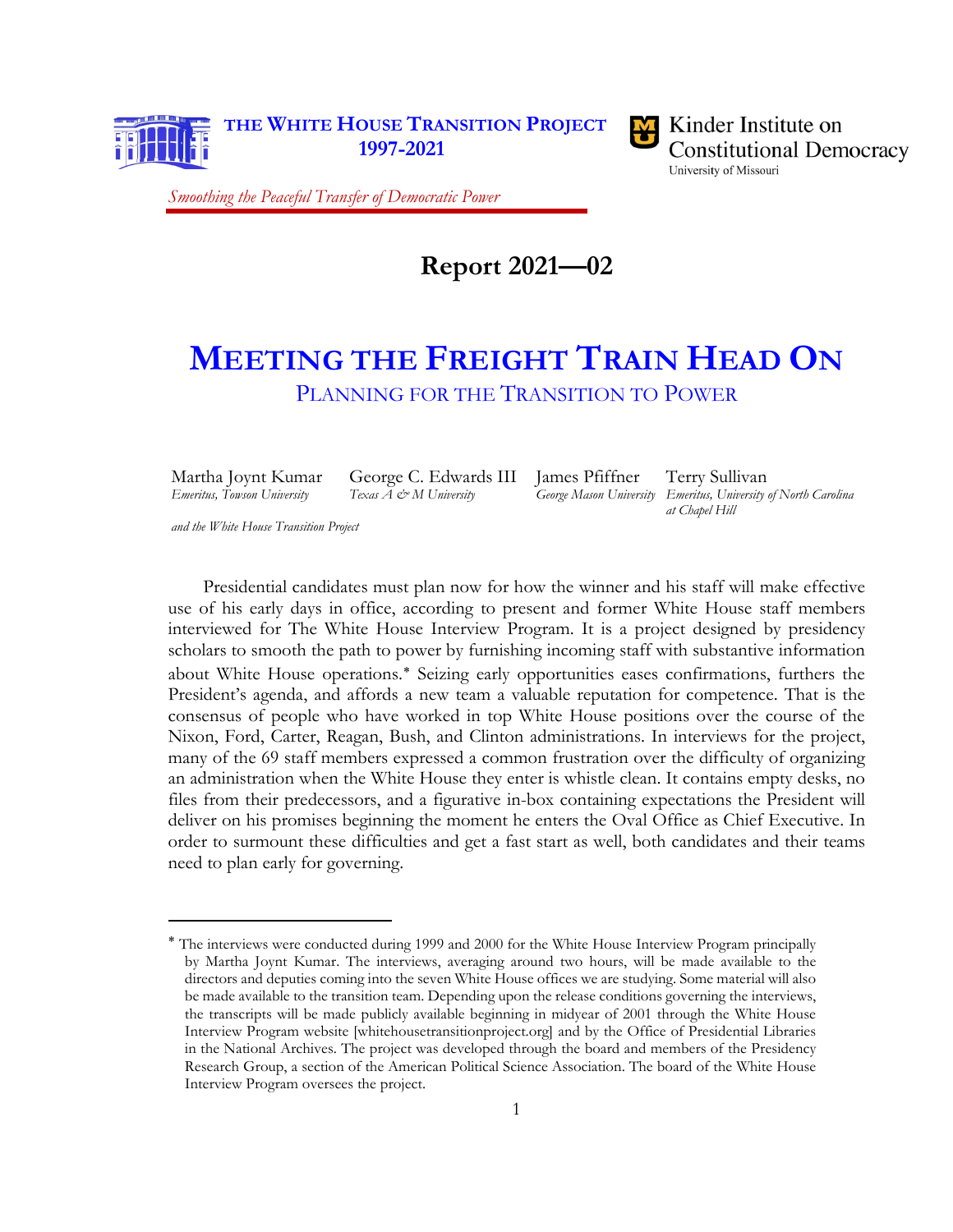### <span id="page-5-0"></span>2 *Smoothing the Peaceful Transfer of Democratic Power* **EARLY OPPORTUNITIES AND HAZARDS**

A new President coming into office runs headlong into a series of challenges and deadlines critical to the definition of the new administration. "You have a series of action-forcing deadlines that come up against you like freight trains," observed **Harrison Wellford**, a veteran participant in the preparation of Democratic presidential candidates. "There are a whole lot of things that happen right there and for a brand new administration that hasn't done any of this before, these are intimidating challenges." Indeed the deadlines are daunting. In the 75 days between the November 7<sup>th</sup> election and the inauguration on January 20th, the next President will need to form his White House team, designate fourteen Cabinet secretaries, deliver his inaugural address, present his agenda to the nation, and send to Congress a budget of around \$1.8 trillion.

If George W. Bush or Al Gore fails to use the transition interregnum wisely, he will risk committing some of the same mistakes that set back the new Clinton Administration in 1993. "They didn't know who they were going to be working for," commented one Clinton aide about the White House staff. "They didn't know what they were supposed to be doing and, frankly, they were not even clear on the common agenda for the White House and the administration." Early missteps haunted the new Clinton Administration well into its first term: a slow start on personnel recruitment, delayed designation of the White House staff, poor vetting of some nominees, failure to set priorities, lax handling of FBI files, mishandling of the firing of career employees of the White House Travel Office. If you do not put together a good team during the transition you are losing a valuable opportunity to effectively govern, observed **Roy Neel**, who began the administration serving as Chief of Staff to Vice President Gore. "You're going to stumble and you'll have huge lost opportunities because your first administration, the whole administration, is often defined by your mistakes and your successes in the first year." The Bush Administration, for example, found right off their momentum was slowed by problems associated with the nomination and failure to confirm John Tower to be Secretary of Defense. "That was a serious bump in the road for us," commented a member of the Bush White House staff. "It was something, first of all, we hadn't anticipated. It preoccupied senior staff attention at the White House for probably two weeks when we couldn't afford to give it attention." It placed in jeopardy their policy initiatives. "If we had stumbled after the Tower problems, I think it would have taken us a long time to recover and it would have jeopardized any momentum we had on the policy side," he said.

The challenge for a President is to take advantage of the early opportunities within the narrow window from the election to the presentation of his budget. The expository period in a presidency is a time when the Washington political community comes together to welcome its new leader and learn about his people and programs. **James Baker**, Chief of Staff to Presidents Ronald Reagan and George Bush, described the atmosphere and opportunities of those early days. "There is to some extent a cessation or minimization of the press's adversarial approach to what's going on," he said. "They're more interested in finding out and reporting on what the new administration has in mind. And you don't have people on the other side attacking you. You're pretty free to name your people, make your choices, set your priorities and your objectives. That ends after a hundred days."

Fairly soon the period of cooperation gives way to what has become a hostile relationship between the administration on the one hand and the opposition party, interest groups, and often the press on the other. "The interest groups, whether it's advertising on radio or television or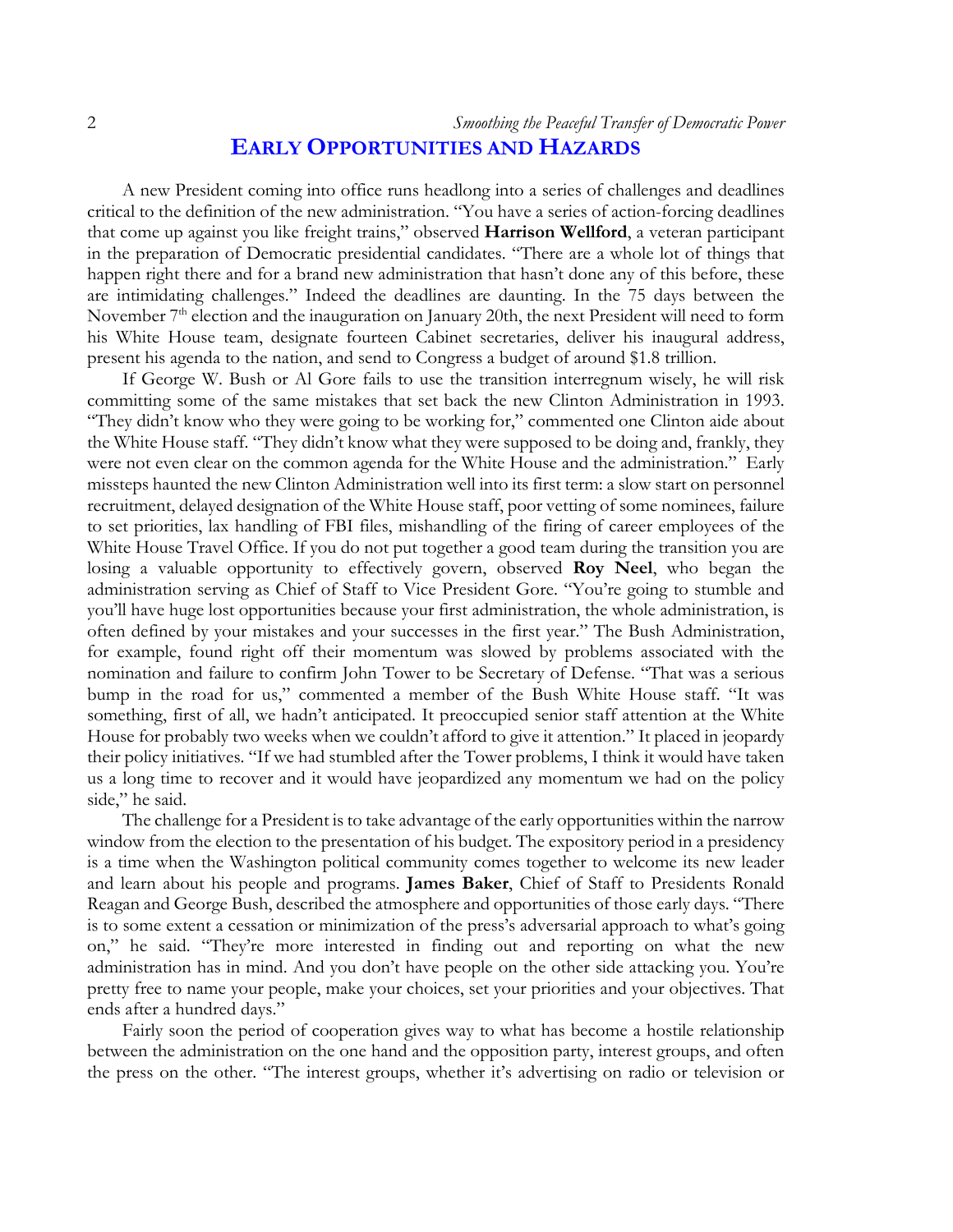taking out ads or issuing press releases, from day one, from minute one, they launch an attack," observed **Kenneth Duberstein**, White House Chief of Staff at the end of the Reagan Administration. In order to fashion a system of institutional support, a President needs a team in place that can make the proper connections with the institutions and individuals who form the Washington political community.

<span id="page-6-0"></span>How can a new administration avoid a foreseeable train wreck? In our interviews with them, White House staff members who spoke about the transition identified the following as the important elements to getting off to a successful start.

#### **THE LESSONS LEARNED**

#### <span id="page-6-1"></span>*1. Focus Now on People and Process*

The first order of business in preparing the take over of the government is to analyze the jobs a President can fill, to establish the procedures by which the transition team will collect names of appropriate people to fill them, to determine the priorities they should observe in naming people for the posts, and to collect names of possible appointees. The process used to make decisions is critical to the results garnered.

In order to take over the government a President needs his people in place. Early personnel planning can lay out an infrastructure that will allow the President-elect's team to handle efficiently the thousands of resumes that will pour into transition headquarters beginning the day after the election. The transition personnel director, preferably the director-designate of the Office of Presidential Personnel, should set up a process that involves everyone who ought to have input on appointments and will give the President the range of choices and levels of detail he wants. Since according to the Office of Personnel Management there are 7,303 noncompetitive appointments to be made, 1,119 of which are political appointees requiring Senate confirmation, priorities should be set concerning which positions to fill first. [see www.opm.gov/fedlist/data.htm]

In the case of the Reagan transition, personnel was the early focus for those preparing for office. **Pendleton James**, with experience as a Nixon personnel office staff member and as a professional headhunter, directed the personnel operation for candidate Ronald Reagan during the summer and fall prior to the 1980 election and later for President Reagan through the first year and a half of his administration. According to James, planning and preparation are essential. "The guys in the campaign were only worried about one thing: the election night. I was only worrying about one thing: the morning after the election," he said. "There is no start up and there is no learning for Presidential Personnel. It has to start its operation the morning after the election." He continued, "Presidential Personnel has to be functional on the first day, the first minute of the first hour."

Establishing priorities in personnel placement begins with the perceived problems the administration must deal with and the positions taken during the campaign. In Ronald Reagan's case the economy was the key issue and was center stage in the appointment process. **Pendleton James** detailed how they used the appointment process to focus on the issue. "So we came up with what I called the key eighty-seven. This is going through a planning process and comes out in the planning stage. Obviously, you know you're going to do the cabinet. Obviously, you know you're going to do the White House staff. Then in what order are you going to do the other? So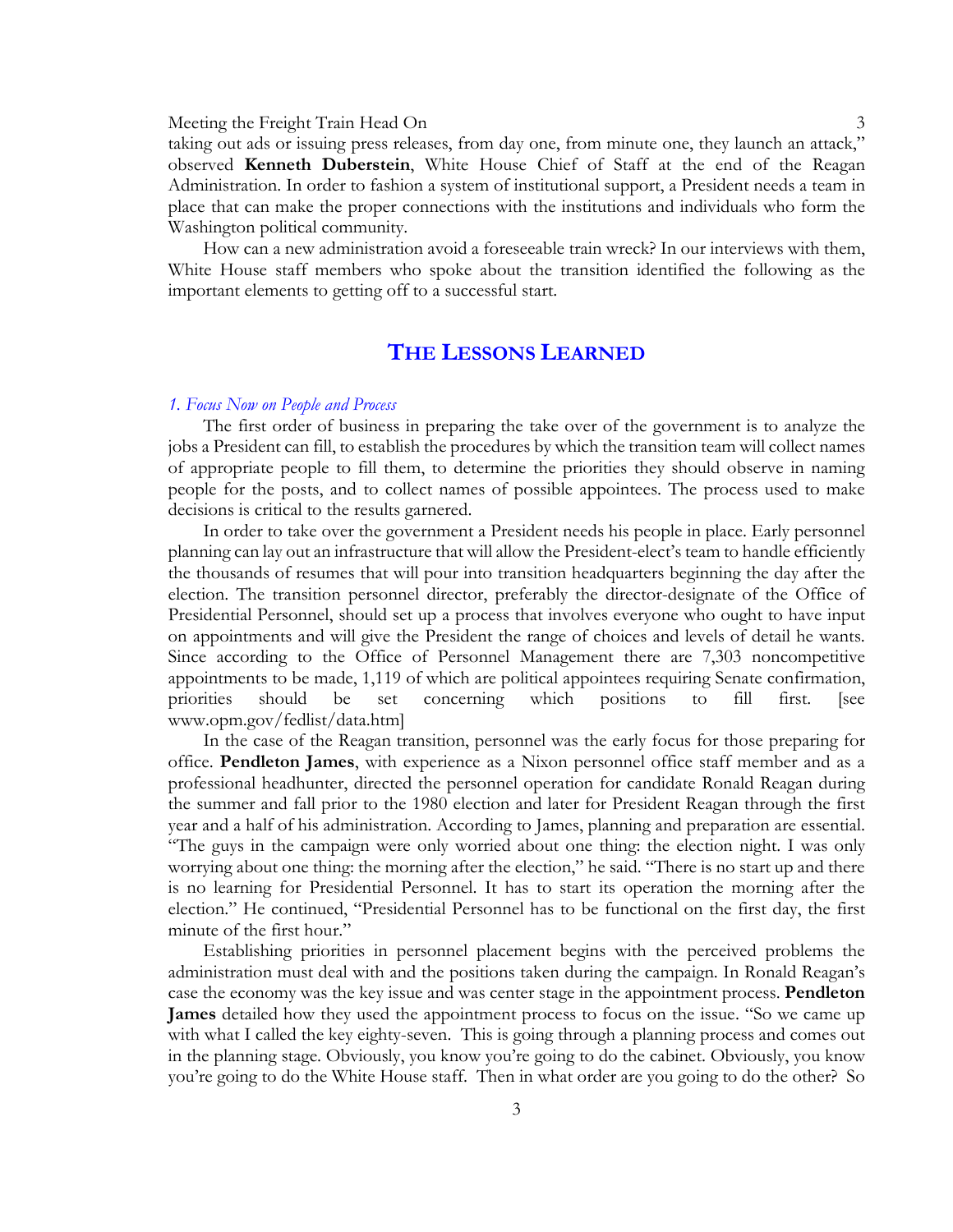I and my group went through and said, what are the key economic policy-making jobs? Those are the ones we want to address first because, until that person is sworn in, confirmed or appointed, that desk is empty over at Treasury or over at Commerce. Economic policy goes from State Department, Commerce, Treasury; it goes through everybody. It's not just Treasury Department. You want to make certain in the early days to work filling those appointments crucial to your initiatives of the first hundred days."

Handling the processing of names of appointees includes the consideration of the technology the personnel team will use for the handling of resumes coming from every direction. In order to manage the flood, there needs to be a system set up appropriate to dealing with the anticipated volume. In order to stay current with the volume, the electronic technology must be in place to meet the tsunami of resumes hitting the President-elect on November 8th. Processing of names also requires a timeline of what appointments should be made by what points during the transition. Generally the names of Cabinet appointees are released in full before Christmas with the key posts of State, Defense, Treasury, and Justice attended to shortly after the election. They are sworn in shortly after the inauguration.

The personnel area is the one where the difference is greatest between a "friendly" and a "hostile" transition. When there is a change of party, the White House staff and those serving in political posts throughout the administration all understand they will almost certainly leave office when the new President comes in. The question is who fires them, not whether they will be asked to leave. At the request of the newly elected President, sometimes an outgoing administration will send out notices to those he appointed letting them know the incoming one wants them to vacate their offices. President Bush did that for President Clinton. When there is no change in party, a difficult situation arises as appointed officials must be convinced to leave. When President Bush took office, there were people in the administration who did not want to leave as they believed they had worked for the Reagan – Bush team. Yet the Bush team wanted to appoint their own people loyal to the President. "There was a lot of hard feeling between the Reaganites who felt 'Wait a minute, we got you guys elected; why are you being so rude to us and mean to us?'," said one observer of the transition. "They were deeply antagonized by that process. One of the Bush people told me, 'They've had their time in the sandbox; this is our sandbox now.'" When there is a change in party, there is no disagreement over who controls the sandbox.

Personnel planning during the campaign must be carried on in a low key manner and coordinated with the head of the campaign. Otherwise, campaign workers may become suspicious that people in a back room who are busily dividing the spoils of victory while they are working hard trying to win the campaign. This kind of resentment can be disruptive to a transition as it was in Jimmy Carter's case. The Reagan team learned the lesson well and, according to James, prior to the election their personnel operation was "behind-the-scenes, not part of the campaign and certainly not known to the public." It also was coordinated with Ed Meese, the campaign manager, who daily met with the personnel team at 6:00 am and at 10:00 pm.

The decision-making process must have the confidence of the whole team. Richard Cheney, who served as Chief of Staff for President Ford, explained the consequences when people believe the decision-making process to be an unfair one: "If you don't trust the process you're going to start looking for ways around it, try to find a friendly congressman who has a good relationship with the President, maybe the chairman of the committee, who can come down and maybe have lunch with the President one day and get him back on track," he said. "All of a sudden you have people freelancing trying to get around the decision-making process because they feel the process lacks integrity. So it's very, very important when you set up the shop to make certain that you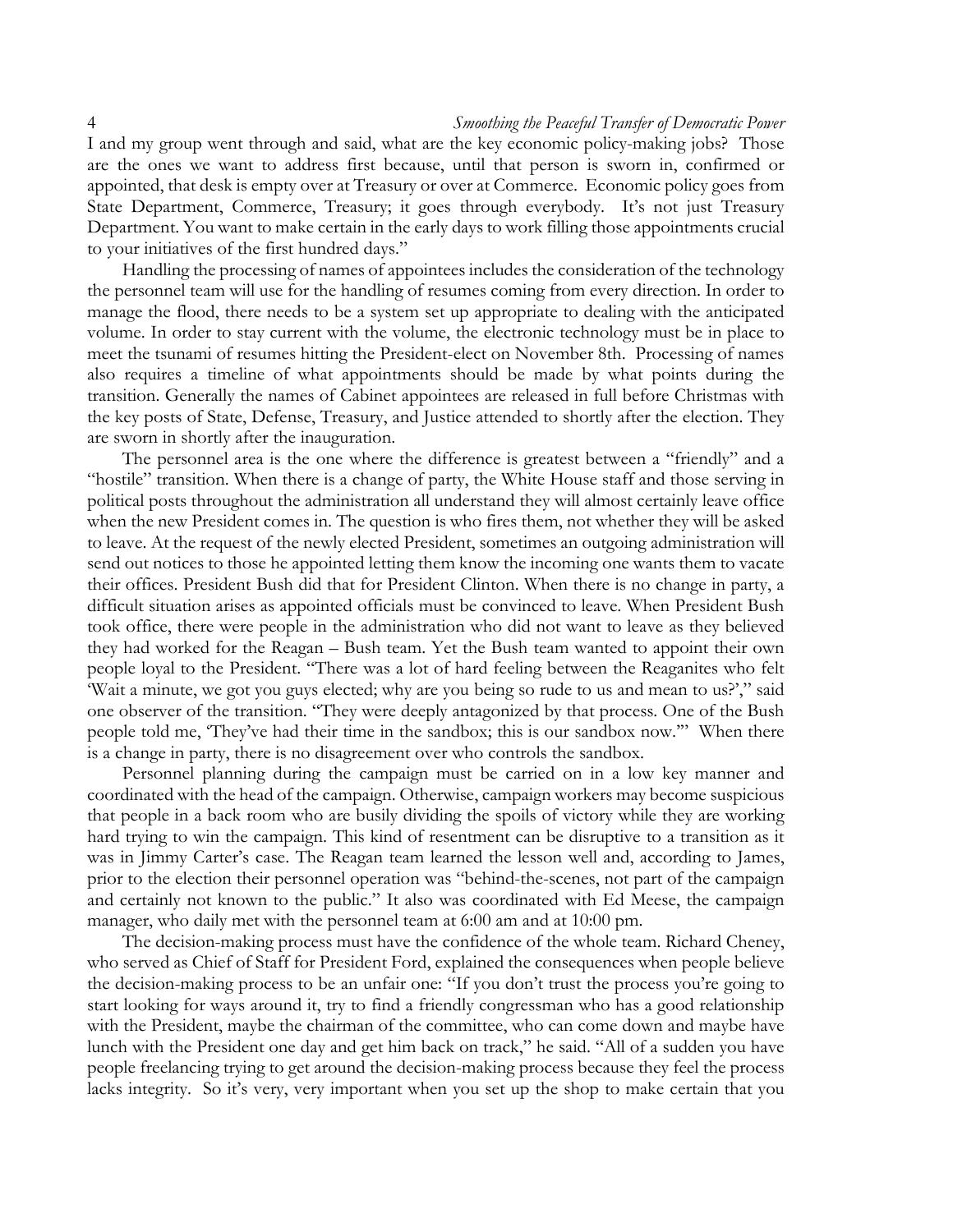have a guaranteed flow—you know what's going in; you know what's coming out. You know when it goes in that it's complete, that everybody's got their shot at the decision memo. You know if there's going to be a meeting, the right people are going to be in the meeting, that the President has a chance to listen to all of that and then make a decision." If the process is not perceived as a fair one, people make end runs around the decision-makers. "To the extent that you get advocates for a particular point of view running that process, then the process breaks down." That process is established during the transition and the first place it comes up is in sifting through the appointment process.

#### <span id="page-8-0"></span>*2. Avoid Constraining Commitments*

The rhythms of the transition are strongly influenced by the commitments the Presidentelect made during his campaign. In the months running for office, the candidate can ease his passage to power by establishing a clear agenda. At the same time, he can burden himself by making commitments that haunt him after the inauguration. Several recent presidents have found their commitment to cut the White House staff to be a constraint once they came into office, including Bill Clinton who promised to cut the White House staff by 25 percent. "Frankly the only persons who cared about that in 1992 were a handful of people that populate the House Government Operations Committee on the other side," indicated a member of the early Clinton team. "It never made any sense to do that." Other presidents, including President Carter faced similar experiences. The effort it takes to fulfill such a promise is seldom worth the small political pay off, but failure to keep the promise can be a large embarrassment.

The ethics pledge made during the campaign by Bill Clinton when he promised to have a more ethical administration than that of his predecessors proved to be a problem that followed him throughout his administration. According to one Clinton staffer, "Short-sighted is definitely the most diplomatic word I can use for that because you're going to have people in your administration who have made mistakes, you're going to be burned, people are going to have ethical problems and it just makes you a bigger target. The only person who cared was Ralph Nader and I'm sure he didn't vote for us." The same person observed: "To a certain extent you could say that a successful transition is rooted in a campaign that is discreet in its promises because those things can come back to bite you."

Likewise, optimistic promises about political appointments can complicate early months in office. "You don't want to make promises about diversity, for example, in appointments that you can't keep," said one observer of the process. "The problem is not with having a diversity goal; the problem is that you need to have people's expectations calibrated to when you can deliver on that goal," he said. "There's a tendency sometimes to try to deliver on all those promises right way, right in the first two or three weeks, to show that you have made progress in delivering on the symbolic promises that are supposed to define your administration." Fairly soon, however, the new staff realizes it takes a long time to appoint a range of people that reflects the winning coalition and the diversity of America. The easiest way to avoid the problem is during the campaign to tone down appointment promises.

In the campaign, a candidate also needs to be mindful of promises to share influence with the Vice President or with the First Lady. Those promises too can be ones causing difficulties once the candidate takes office. While "two for the price of one" was an attractive promise of making use of a talented First Lady, once President Clinton came into office and Hillary Clinton took a West Wing office some new staff were confused about her place in the decision-making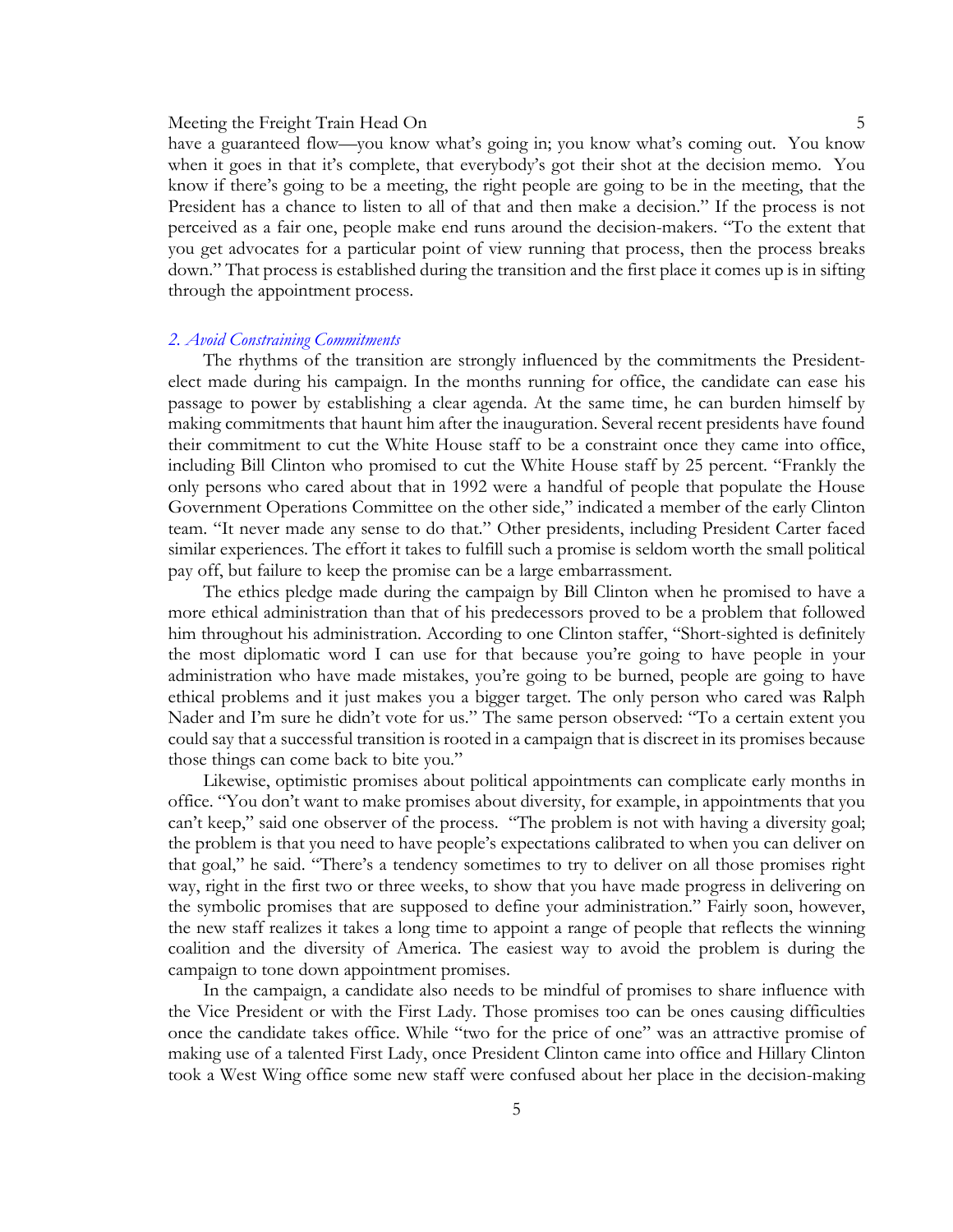process. Promises made during the campaign or in the transition about the role of the Vice-President may need to be rethought once they take office. While President Ford initially gave Vice-President Nelson Rockefeller control over the Domestic Policy Council, in the long run that was a decision the President and his staff walked back on.

#### <span id="page-9-0"></span>*3. Top White House Staff Come First*

The White House staff is the key to an effective presidency, and having a team in place is crucial to an effective transition. Key designations should be made early in the transition, even before Cabinet appointments are determined, as the Clinton team learned during its transition. The White House staff extends the reach of a President and increases his capacity to handle the crushing responsibilities of those early weeks and months. "It's crucial in terms of how he's going to function as President, whether or not he's effective," observed **Richard Cheney**. "A President can do a lot just based on his own personal skills but there's a limit. His reach, his ability to sort of guide and direct the government, to interact with the cabinet, to deal effectively with the Congress, to manage his relationship with the press, all of those are key ingredients to his success."

As the President-elect considers the role of his White House staff, he will need to think through the general structure of his operation. If the new President reinvents the wheel, adds layers, or jettisons an office, he and his team should have a good rationale for why they are doing so. With the exception of the National Economic Council, the major White House offices have been in place through several cycles of both Democratic and Republican administrations. Before altering the White House structure, the team will want to have an understanding of what each office brings to the table. An awareness of the different ways in which White House offices have been structured is an important starting place for those coming in.

In order for the new administration to effectively fill the posts necessary to developing and implementing its policies and budget as well as articulate its programs, the President needs to give highest priority to six White House positions. These positions can be filled at the same time as the important posts of National Security Adviser and Director of the Office of Management and Budget. These two posts are crucial ones as the President-elect will hear almost immediately from heads of state with their queries about his policies and, at the same time, he will need to move immediately on shaping the new administration's budget priorities.

When choosing people for the six White House posts identified here, former staff members believe the President needs to be aware of particular characteristics of the posts and the people who have successfully filled them. In addition to having the Chief of Staff as an early choice, the President-elect needs to appoint at approximately the same time the White House Personnel Director, Counsel, Legislative Affairs Director, the director of Management and Administration, and his Press Secretary. The Chief of Staff comes first.

Chief of Staff: Personnel, Process, Decision-Making, and Implementation. Literally nothing comes together in a new White House without a Chief of Staff. **Mark Siegel**, who served as a deputy to Hamilton Jordan in the Carter White House, described the first meeting of the senior staff following the inauguration of the new President. "So when we all got in to the Roosevelt Room and sat down there was literally no one to convene the meeting," he said. "You can only imagine sitting around this table. It's 4:00; we're all really new and very excited. It's 4:00; it's 4:01; it's 4:02. People are coughing. Literally there is no one to convene the meeting. Finally this guy named **Robert Lipshutz**, who was counsel, said in this very Southern accent, 'Well, I'm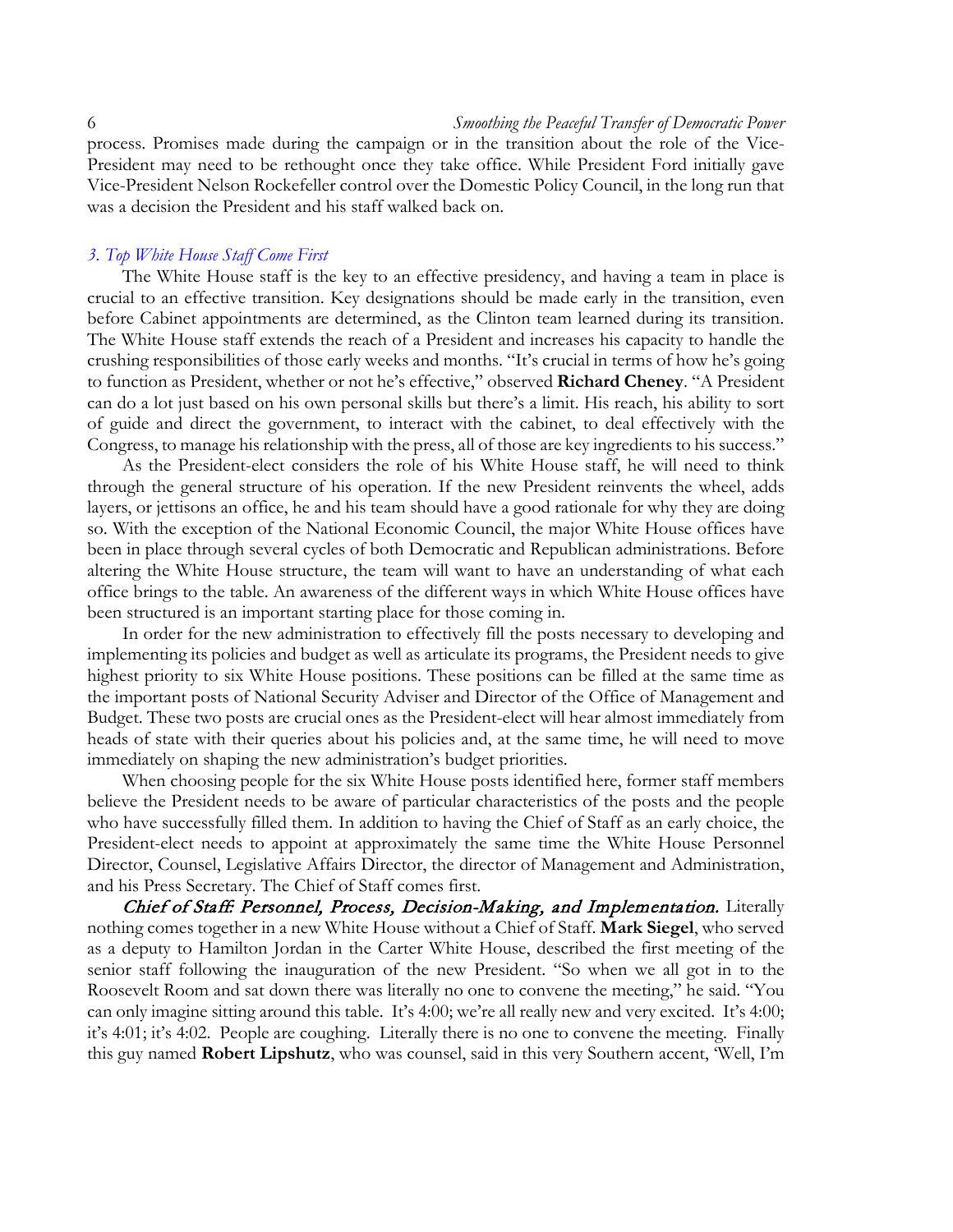the oldest person in this room so maybe I'll just get us going.'" Without a Chief of Staff, a new operation literally cannot get off the ground.

If a President doesn't choose a Chief of Staff in the early days following the election, there will be continual jockeying for position and power. In the White House, personnel selection, political strategy, and operational matters all flow from the Chief of Staff. The Chief determines who sees the President, what papers are presented to him, and how decisions will be implemented. In addition, the Chief of Staff sets the tone and the style influencing the ways in which the White House offices do their business.

The position is difficult to fill because the person must have the respect and confidence of the President. The job is so stress-filled and challenging that traditionally the people who serve in the post hold office no more than two or three years. "Everybody wants something from the President and your job is to say 'no' or to say 'yes, maybe, but'," observed James Baker. "It's really a tough job because you are at the heart of the political centrifuge and you're subject to all the pulls and tugs. When people can't get at the President they're going to try and get at the chief of staff which is the next best thing." At the same time it is a hard job to hold, it needs someone to fill it whom the President will listen to. While the kind of relationship James Baker had with the two presidents he served was different, in both cases he worked for presidents who listened to his advice and respected the process he created to gather and sift information, to make the most effective use of people surrounding the President, and to craft decisions.

Personnel Director: Recruitment, Job Descriptions, and Appointment Priorities. If there is a White House official who is under the greatest pressure he will receive at the very point when he assumes office, it is the Personnel Director. In order for a President to fulfill the pledges he makes during the course of his campaign, he needs to staff up his administration and get underway with his program. He cannot do that unless he has people holding positions where policy is developed and then later implemented. Since so much of the preparation for the selection of appointees takes place during the transition, past practice has demonstrated there are strong advantages to having the person who later heads the Office of Presidential Personnel be the person who sets up the process during the transition. In the cases of both **Pendleton James** and **Chase Untermeyer**, who headed personnel for Presidents Reagan and Bush for approximately the first two years of each administration, their early involvement in the process led to a smooth transition into the White House with no time lost following the Inauguration. In addition, their success was based on their commitment to stay in the post for at least the first year and a half of the administration. They and their deputies need to be in place for at least that amount of time. Otherwise they can be tempted by other opportunities that come their way.

When hiring a Personnel Director, the President needs a battle-tested person to fill the post with whom he is comfortable letting loose to identify candidates who meet his criteria. A strong relationship with the President legitimates the process used to choose appointees and thwarts end runs around the Director. In order to weather the storms caused by disappointed supplicants, the Personnel Director needs to have strong backing from the President he serves. Anything less will compromise the process. **Chase Untermeyer** spoke of the nature of the Personnel Director's relationship with the President. "The Personnel Director must be somebody whom the President knows personally and has that degree of confidence not just so that the Personnel Director can go forth knowing the President has that kind of confidence but also so that everybody else in the system, in the White House, in the departments and agencies, in the press, in the Congress knows that the personnel director speaks with that degree of authority." A personnel director who has the confidence of the President can minimize end runs to the President and thus his time and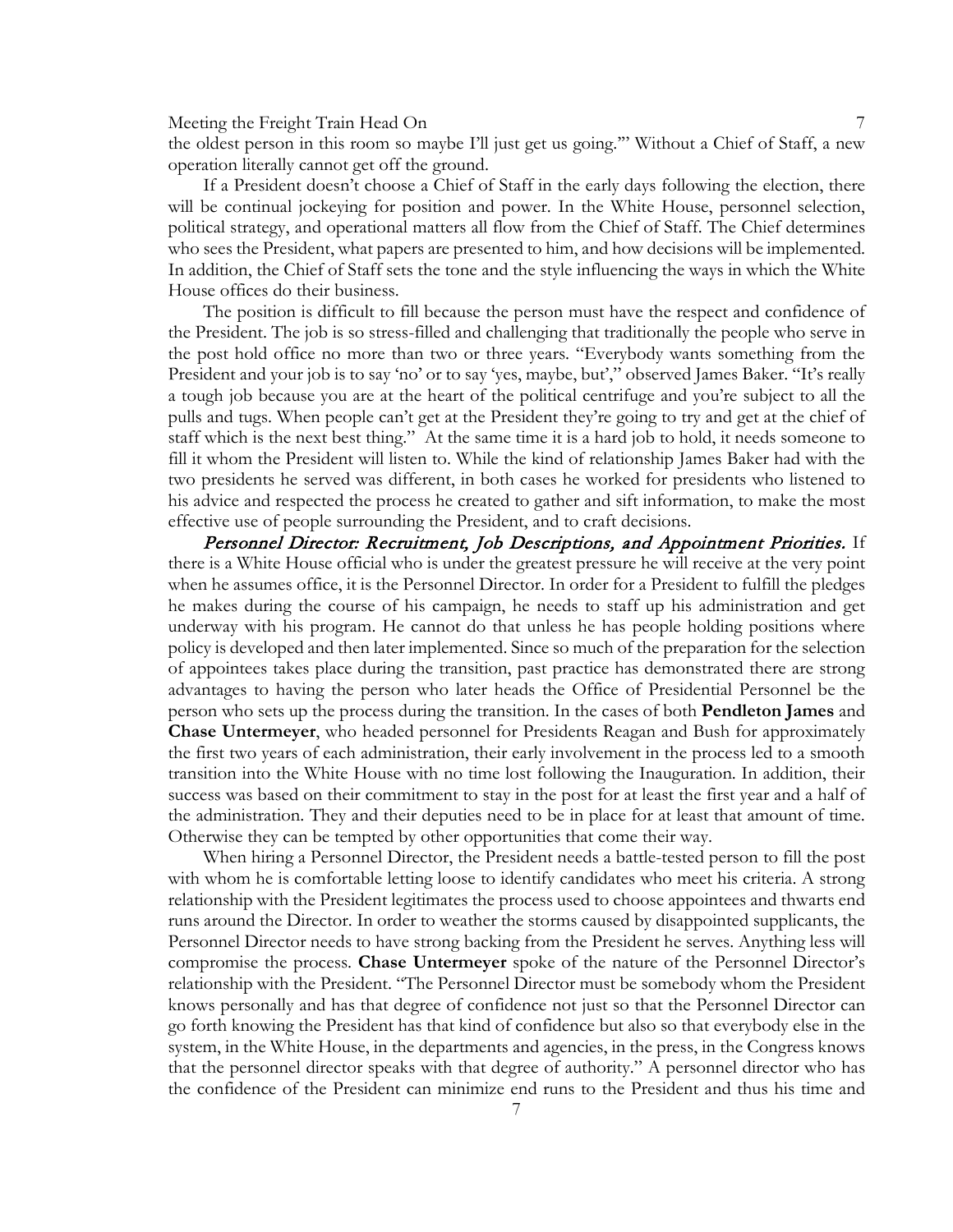energy. "It is a discouragement to game playing if it is known that the Personnel Director has that degree of trust in his relationship to the President that the tendency or the natural force of Washington politics to get around the roadblock and get at the issue through the chief of staff or the legislative liaison or somebody else is lessened."

Legislative Affairs: Prepare the Way for Confirmations, the Policy Agenda, and the **Presidential – Congressional Relationship.** The President's assistant for legislative affairs needs to be in place soon after the election in order to smooth the path for a President's nominees to executive branch positions and to work with members in creating a favorable climate for the President's program on the Hill. A President-elect traditionally meets with congressional leaders early in the transition. His legislative assistant must be on board in time to arrange the meetings and to work especially closely with the leaders of the President's party. If there is a changeover in power in either the House or the Senate, a President-elect needs to prepare for leaders who are going through the same thing he is: a transition. **Ken Duberstein**, who served as legislative liaison and later as Chief of Staff in the Reagan White House, discussed the importance of passing names through the legislative affairs person before they go up to the Hill. "You're not looking for a veto; you're looking for pitfalls," he said. "You're saving the President problems because if in fact he goes forward with an intent to nominate and a nomination and then it blows up, you are spending chips that you're going to need elsewhere." With so many nominations going up to the Hill once the President comes into office, the legislative liaison needs to be in place in time to prepare the way. When appointing a person to the position of legislative affairs, presidents often choose people who have worked in the legislative shop in a previous administration who are capable of getting a rapid start. In addition, the legislative affairs person should be in place in the early days following the election because the President-elect needs to meet with legislative leaders in November. Solid relationships established during the transition will be useful when the President's legislative agenda goes over to the Congress in the early days of the administration.

Counsel to the President: Vetting Procedures, Ethics and Record Keeping Guidelines, and Executive Orders. The Counsel should be named shortly after the election for three purposes. First, the Counsel needs to establish and to guide the vetting process for presidential nominees to executive branch positions and, second, the person is responsible for establishing any new ethics and record keeping guidelines the President-elect might want his administration to observe. Third, the Counsel can provide advice on the appropriateness of possible executive orders.

For the Counsel as well as for the Chief of Staff, appointments dominate the work of the transition and of the first year. As was the case in the Bush Administration, having a Counsel on board during the transition eased the vetting process once the President took office and Boyden Gray became the Counsel. On a secondary note, the early days include legal actions a President wants to take, most especially issuing executive orders. The Counsel must be in a position to let the President know what he can and cannot do in the areas of appointments, executive actions, and legislation. He will need to establish guidelines for any ethics rules the President wants to institute and instruct staff on records keeping practices. The President's Counsel will also be required to anticipate and defend against outside legal actions that affect the President and the presidency. That takes a special relationship with the President. **Lloyd Cutler**, who served as Counsel to Presidents Carter and Clinton, discussed the kind of person who needs to be chosen as the Counsel. A person capable of telling the President 'no.' "Clearly you want somebody who has his own established reputation, especially now that presidents are put on the defensive so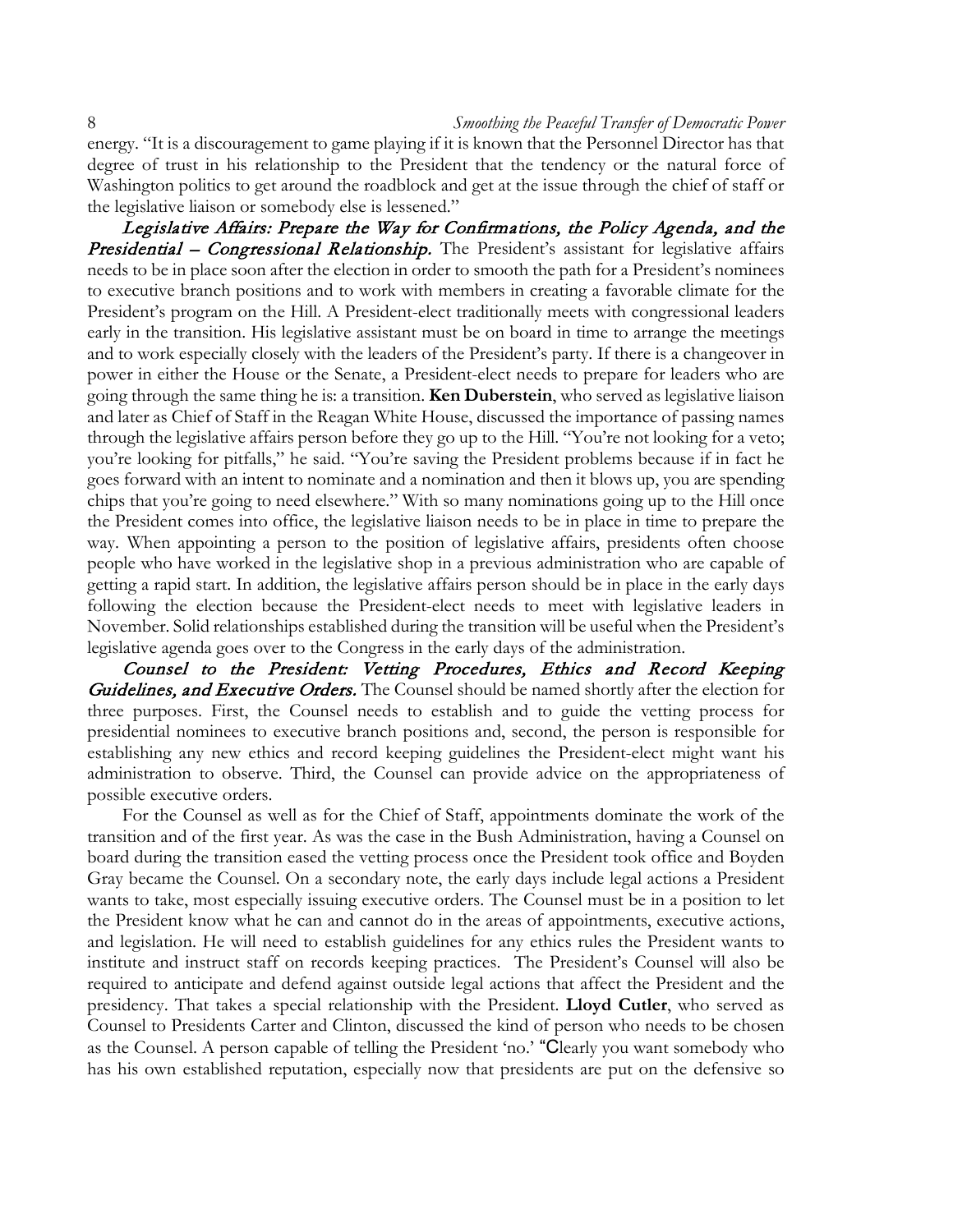much about their personal past history and peccadilloes and whatever, and someone who is willing to stand up to the President, to say, 'No, Mr. President, you shouldn't do that for these reasons.'"

Press Secretary: Calibrating Press Expectations and Establishing Presidential – *Media Relations*. The Press Secretary is important early in an administration because most often the President-elect is taking time off during the transition period and a spokesperson becomes important in representing his interests to the news media and to the public. One of the first orders of publicity business is to calibrate the expectations of reporters and of the public. It is the Press Secretary who sets the stage for the schedule and nature of decisions to be made following the election. Once the election takes place, reporters and news organizations wait for quick decisions reflecting the President-elect's priorities in terms of personnel choices for his administration and his policy agenda. It falls to the Press Secretary to set the stage for the order of decisions and reduce the expectations reporters inevitably have about the speed of decision-making and the announcement of appointments. In addition, he or she works at establishing a productive relationship between the President and news organizations, most often beginning with an informal meeting of the President with the representatives of news organizations. In early sessions with the President and, more frequently, with the Press Secretary, reporters lay out their news needs as they all make the transition from campaigning to governing and familiarize the staff with the routines associated with coverage of a President.

Nowhere is the difference between campaigning and governing more pronounced than in the words spoken on behalf of a candidate and of a President. The statements of a President resonate around the world. There is no room for error when speaking on his behalf, which requires a sound knowledge of the federal government. The person who becomes Press Secretary needs to have an understanding of the news needs of electronic as well as print organizations. The person's skill and experience should measure up to the modern demands of what goes out of and into a White House. In a contemporary White House, the Press Secretary must deal with a Press Room with approximately 40 reporters continually in place with cameras representing a dozen organizations perched near the driveway ready to roll whenever news breaks. When news does break, the Press Secretary must understand the impact of words spoken on behalf of the President.

Office of Management and Administration: White House Personnel Slots, Salaries, and Office Space. The Office of Management and Administration is a unit that most often gets publicity only when thing go awry, such as the firing of the career staff in the Travel Office in the early months of the Clinton White House. The office covers a broad array of functions, all related to the administration of White House operations. In the words of a former director, **Jodie Torkelson**, the office is "an organization that has all the cats and dogs. It's the non-policy shop. If it's not policy, it fits in there."

The office has an importance all the same. When the new President and his team come into the White House, it is this office that decides what positions there are to be filled in the lower levels of the White House and the Executive Office of the President, the salaries assigned to each slot, and who will get what office. "Those three things, number of slots, salaries and office space, can just drive people nuts," commented **Christopher Hicks**, who directed the office during the middle period of the Reagan Administration. Decisions made there on staff and salary are "real hard to fix after the fact," said Hicks. Once a job has a set salary level, it is difficult to lower the amount the next person will be paid. "My point is that that's one thing that whoever the administrative people are in the transition and the Chief of Staff really ought to hammer out before they move in to the White House because, once they've moved in to the White House, it's too late," he said.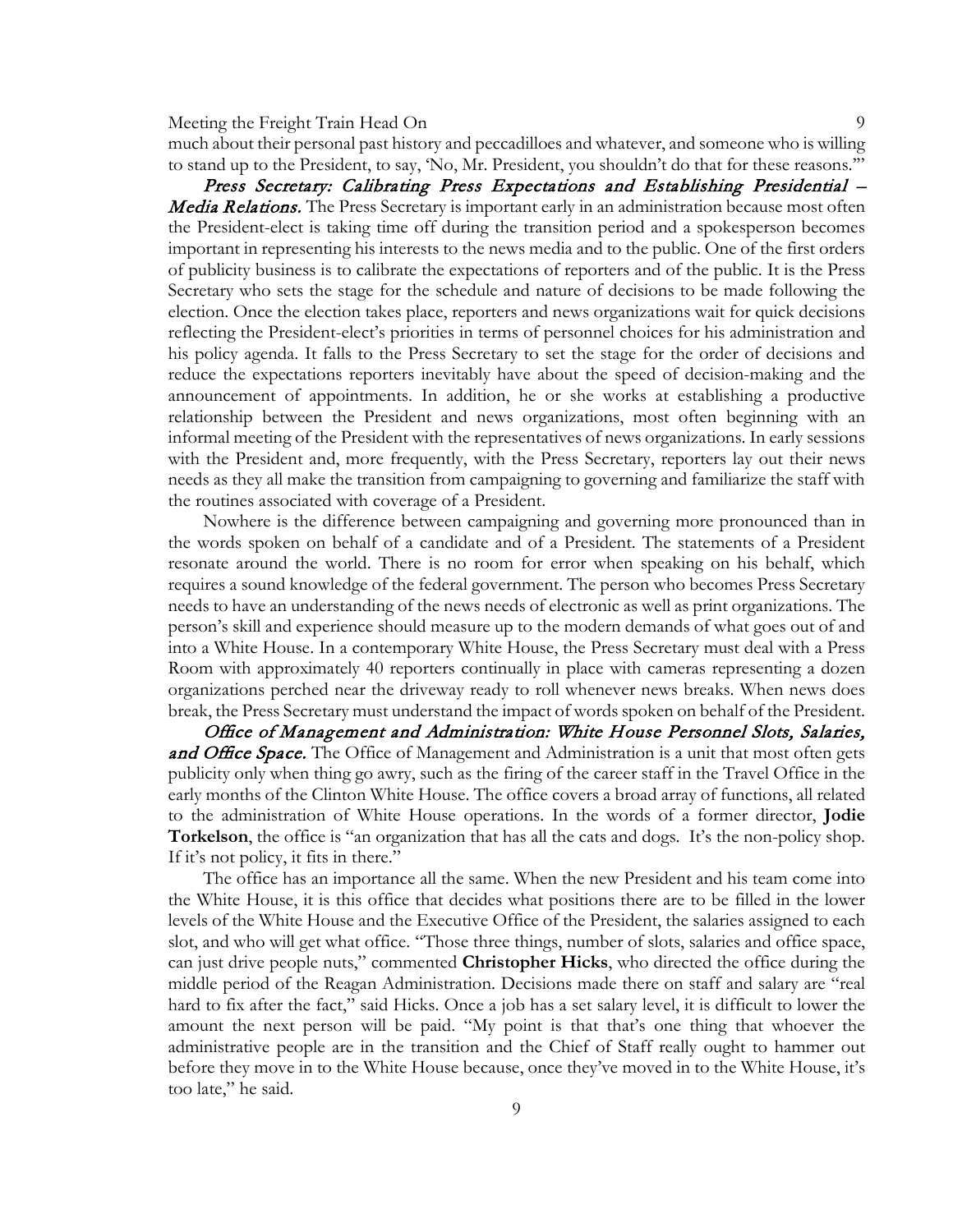#### <span id="page-13-0"></span>*4. Learn From Predecessors*

There are several ways a new team can learn from their predecessors. First is learning from the outgoing staff. Second is bringing in people with White House experience. A third way is learning from those career employees who work in the Office of Management and Budget and in the office of the Executive Clerk.

*Outgoing Team.* One of the most important transition opportunities an incoming President and his team has is the outgoing administration. They are a source of valuable information on personnel positions and can be used to take some actions smoothing the path of the incoming administration. One of the central elements of taking advantage of the interregnum period is to work with those who are in power. They generally do cooperate with the incoming President. Among the people who had the best start were those who took the time to speak with their predecessors as did **James Baker**. That can only happen if the Chief of Staff is appointed directly following the election. Once people come into the White House, they lose the time needed to make those contacts and calls. **James Baker** found the Chiefs of Staff who preceded him to be a useful source of information on how to structure the Chief's office, who might have the needed experience to staff positions within the White House. Filling out the White House staff structure must be done quickly. The position of Chief of Staff is the one post where people consistently speak with their predecessors. Not coincidentally, Chiefs are appointed early enough to have sufficient time to talk to others. Other officials are often appointed with so little time before coming in that they can't speak with anyone beforehand

There is a natural divide between those in the outgoing administration who tend not to listen to the advice the incumbent White House staff would like to deliver. Said **Richard Cheney**: "You really want to help the new crowd. There is an institutional sense of responsibility; you want things to go well. In our case, certainly President Ford, even though he had a fairly bitter battle with Jimmy Carter, felt strongly about having the transition work and that was his charge to us. So you get organized for it to help the new crowd coming in and basically they're not interested. The basic attitude is 'If you're so smart, how come we beat you? Why do we need to take your advice? You guys lost.' There's just a disconnect there in terms of the desire on the part of the incoming party and the outgoing party in terms of how much they want to work together." The scenario Cheney sketches is one that repeats itself in most incoming White Houses, if not at the senior level then with those occupying spots one notch down.

Bringing in a Team with White House Experience. Everyone we have spoken with about transitions has discussed the need to bring in people who know what they are doing, who have a sense of how a White House works, not just how the government operates in Washington. What experience buys is a better shot at a successful start because experienced hands will avoid some of the errors often made by those without such a background of Washington and White House politics. Both Democrats and Republicans have a pool of experienced people around Washington to draw on. Among the Republicans and Democrats on the Hill, there are many who worked in earlier White Houses.

While that means having people serve who have previously worked in a White House or operated close to one, it does not exclude campaign people. They, too, need to be included in a White House as they are the institutional memory of a campaign, which is important as they remind a team why they are there. "You need some people from the campaign involved," commented **David Gergen**, a White House staff member in four of the six most recent administrations. "I think there's a tendency on the policy side for recommending you keep all those campaigners out of there; it's going to wreck the place. I think that's wrong headed. I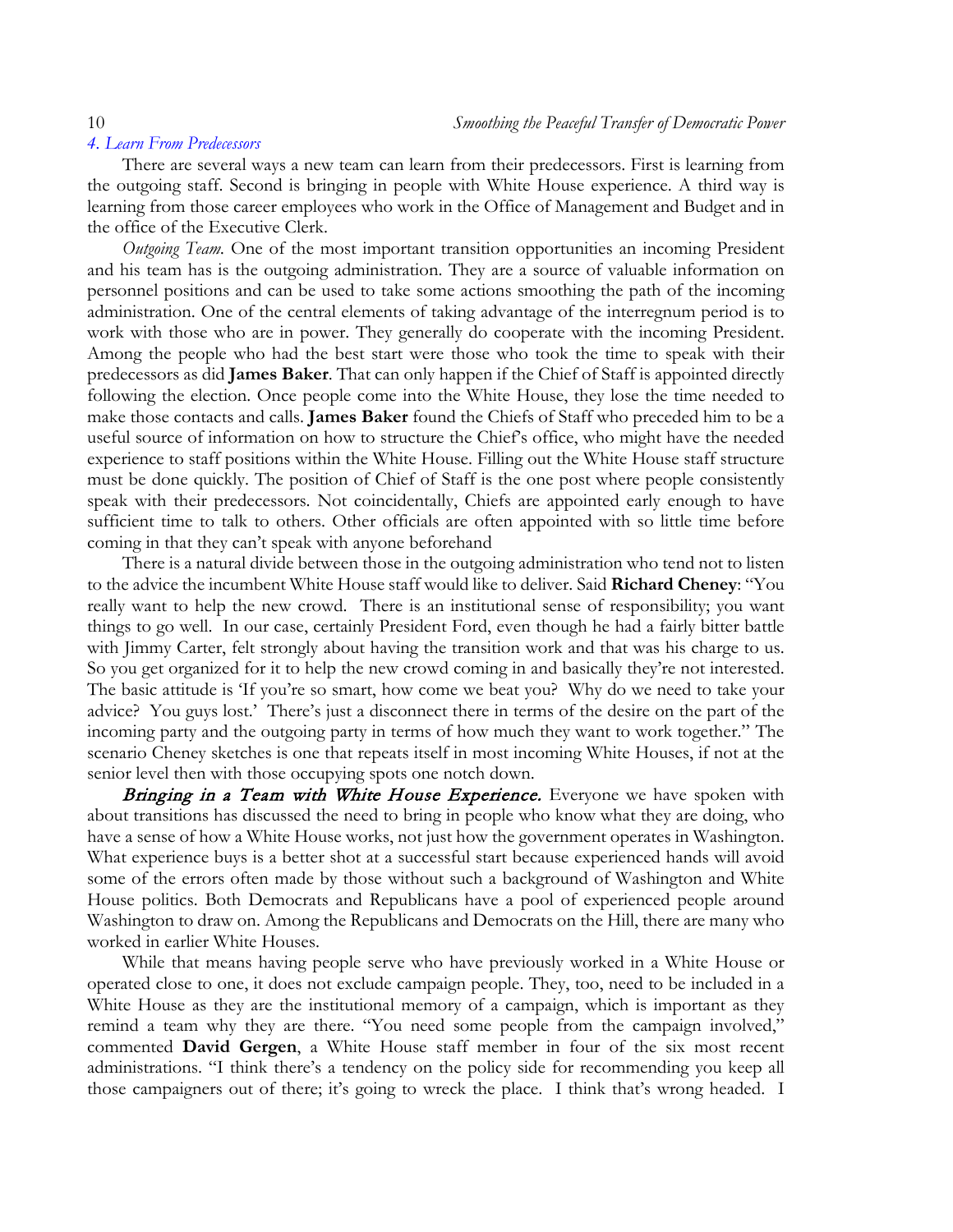believe in having policy people sort of coming in and playing larger roles but the campaign people know what the candidate said, they know the mood of the candidate [and] they know how the policy issues evolved in the campaign. Most of all, they know the guy. They know his rhythms; they know his demands; they know what makes him tick, what drives him crazy. You need a few people around that really know the body and are accustomed to it and how to manage it well. It's really stupid to let those people all go." **Tom Griscom**, who served as Communications Director towards the end of the Reagan Administration, points out that when the Reagan White House lost all of the people from the 1980 campaign was the time when it went off course. In the second term, few remembered first hand from the 1980 campaign why they were there. "I do think you need people who were there almost from beginning because they do understand the fundamentals of what got the person there," he said. Once the changeover took place in the second term, "you lost that institutional memory, what were the core [policies]." That loss worked to the President's disadvantage.

**Michael Deaver**, who served as Deputy Chief of Staff in the first term of the Reagan Administration, discussed his recommendation to candidate Reagan that, should he win, he bring James Baker into his White House. Deaver went to Reagan in Middleburg, Virginia, three or four weeks before the election to talk to Reagan about appointing a Chief of Staff. "That was the smartest thing he ever did as far as I was concerned because we got a seasoned guy who knew the ropes, knew how to deal with the Congress, knew how to deal with the media in town, was a respected political figure," said Deaver. "It wasn't like Jimmy Carter who came to town and brought all his Georgians. Reagan did bring a lot of Californians but in the middle of all those Californians he put someone who was the first among us who was a seasoned Washingtonian, a guy who knew his way around." Deaver believed having someone heading the staff who knew Washington bought longevity for the new administration. "I don't think Ronald Reagan would have been reelected if that hadn't happened. I don't think he would have been a two-term President," he said. "He had a lot of counsel from Baker and people that Baker brought to the table who had been through other wars, who had been through fights with the Congress, who knew how to work with the Republican minority leadership and knew how you used OMB [Office of Management and Budget] and all these things that Jimmy Carter never figured out."

**Retaining and Making Use of the White House Institutional Memory.** It also means keeping around some of those people who have made the place work for years. It is a mistake to assume that people who have served from one administration to another are likely to be partisan or instantly disloyal to a new Administration. That would include the Executive Clerk and people at OMB and NSC who know the ropes. They become an important information source as people begin their work and want to find out how things have been previously done. The Executive Clerk, for example, maintains the records for legislation, executive orders, and appointments coming out of the White House. **Andrew Card**, who served as Deputy Chief of Staff for President Bush, noted administrations need to "be careful that everyone doesn't drain out of the White House; you want to have some institutional memory. Yes, in theory they are all there by the grace of the President." To get rid of the people in a White House with experience in performing the tasks associated with its many offices is to invite trouble on several fronts as was the case with the Clinton Administration. "As you remember, they did pull the plug on a lot of those people and it took them some time to get back up to speed and it also invited distrust," Card commented. Two of the critical places for institutional memory are those who work in the Office of Management and Budget and the career staff who work in the Executive Office of the President. When in one administration a senior political staff member suggested that the deputy associate directors be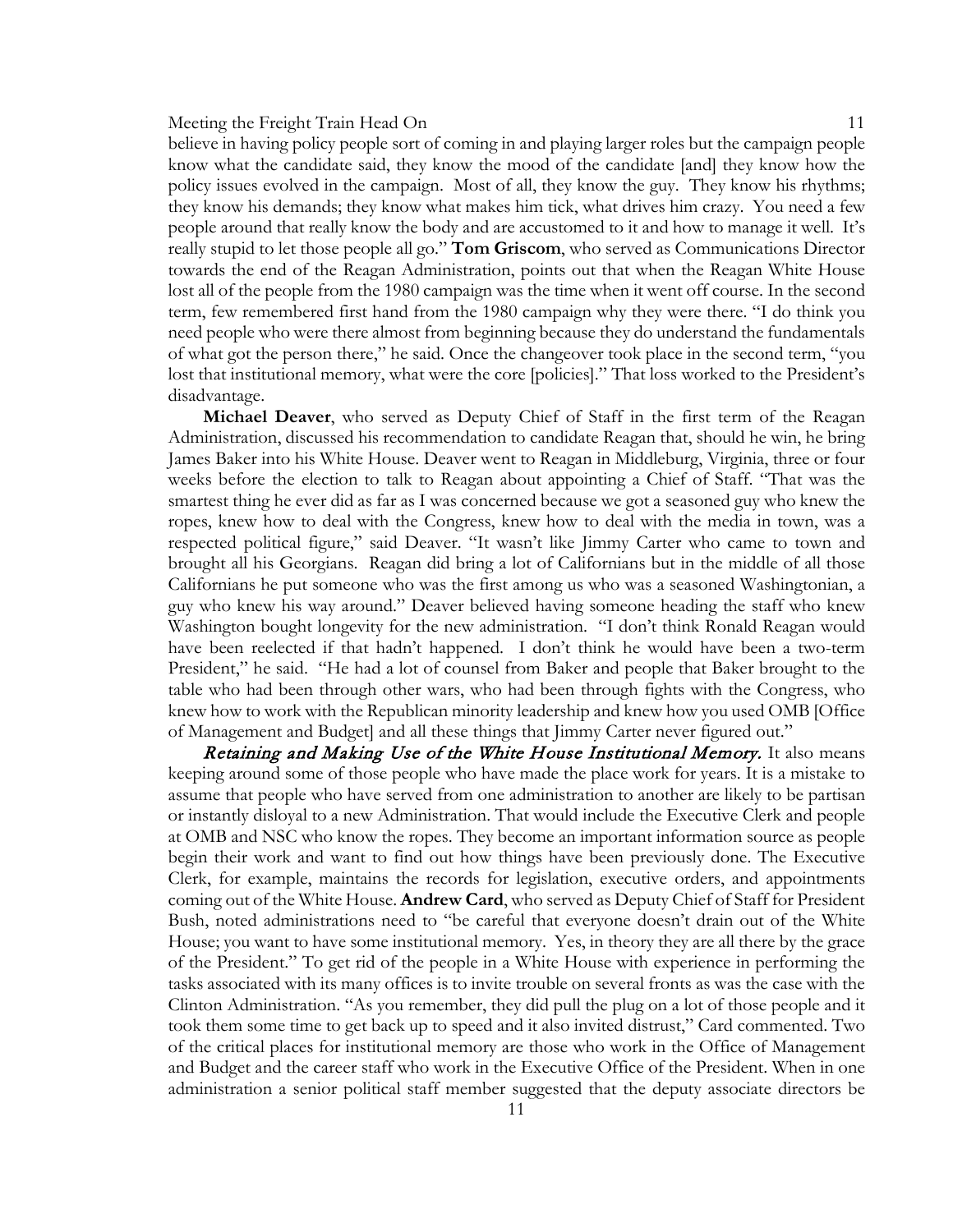fired, a person with knowledge of OMB from serving there pointed out it "would be a catastrophically dumb idea both from the point of view of ever having OMB as an institution work very well but also from the point of view of all the institutional knowledge and skill you lose."

#### <span id="page-15-0"></span>*5. Develop a Strategic Plan for Policy Proposals*

If much is to be accomplished in the hectic and conflicted first few months in office, it cannot be done by inadvertence; there must be a strategic plan. **James Baker** discussed the role of early policy preparation in the successes of President Reagan's first term. "One reason I think that the Reagan Administration succeeded the first term as well as we did was that we had a really definitive, well-thought out, right-here hundred-day plan. We went back and we looked at the plans of everybody all the way back to Truman. What were their first goals, priorities and objectives? We drafted a hundred-day plan and we stuck to it." The first and only priority was the President's economic plan, and "we did not let national security, foreign policy issues that were not absolutely critical to get in the way of a single-minded focus on that plan."

When a President-elect and his team establish their priorities, it is important they choose their battles wisely. "So many demands are coming at you from people that it is easy to commit yourself to actions and initiatives you might regret later on," commented **Harrison Wellford**. "Choose the battles that you first engage very, very carefully because so much disproportionate attention is paid to those." President Carter made early attempts to eliminate water projects that made him expend a great amount of presidential time, energy, and reputation. He never did win on the issue. In the case of the Clinton transition, the gays in the military issue became a lightning rod for his early months. "I always thought there was a different way to do that that didn't make that the defining issue of the first two months because it couldn't have been more perfectly designed to get him off to the wrong start," said one person close to the process. It happened in part because there was not in place a decision-making process emphasizing close scrutiny of initiatives including passing them through a sieve representing policy advocates and those knowledgeable about governmental and public responses. Early planning allows a new team to stave off those importuning them with their agendas.

The benefits are many of having a refined agenda in place well before the President-elect takes office. "Everybody who came in knew where he stood," **David Gergen** said about the White House staff who came in to work for President Reagan. "There were no struggles over the soul of the administration, over the overall direction. You knew what the philosophy was; then you knew what the policy prescription was going to be at least in the domestic area." Along with the agenda, a White House needs to complement it with a communications operation capable of synthesizing and packaging a message for the administration. **Robert Lipshutz**, Counsel to President Carter, discussed the consequences of not having such an operation. "We never had a public relations person really thinking about the various things that would have perhaps allowed the President to do all the things that he wanted to do, or at least try, or at least have them on agenda and put our best foot forward," he said. "Instead the press, you might say, and the political people outside of the administration set the tone that you're talking about rather than us setting the tone."

A crucial aspect of a successful strategic plan is a comfortable working relationship with those on the Hill. The administrations that have been successful have been ones that worked closely with the Congress from its earliest point, including having people familiar with